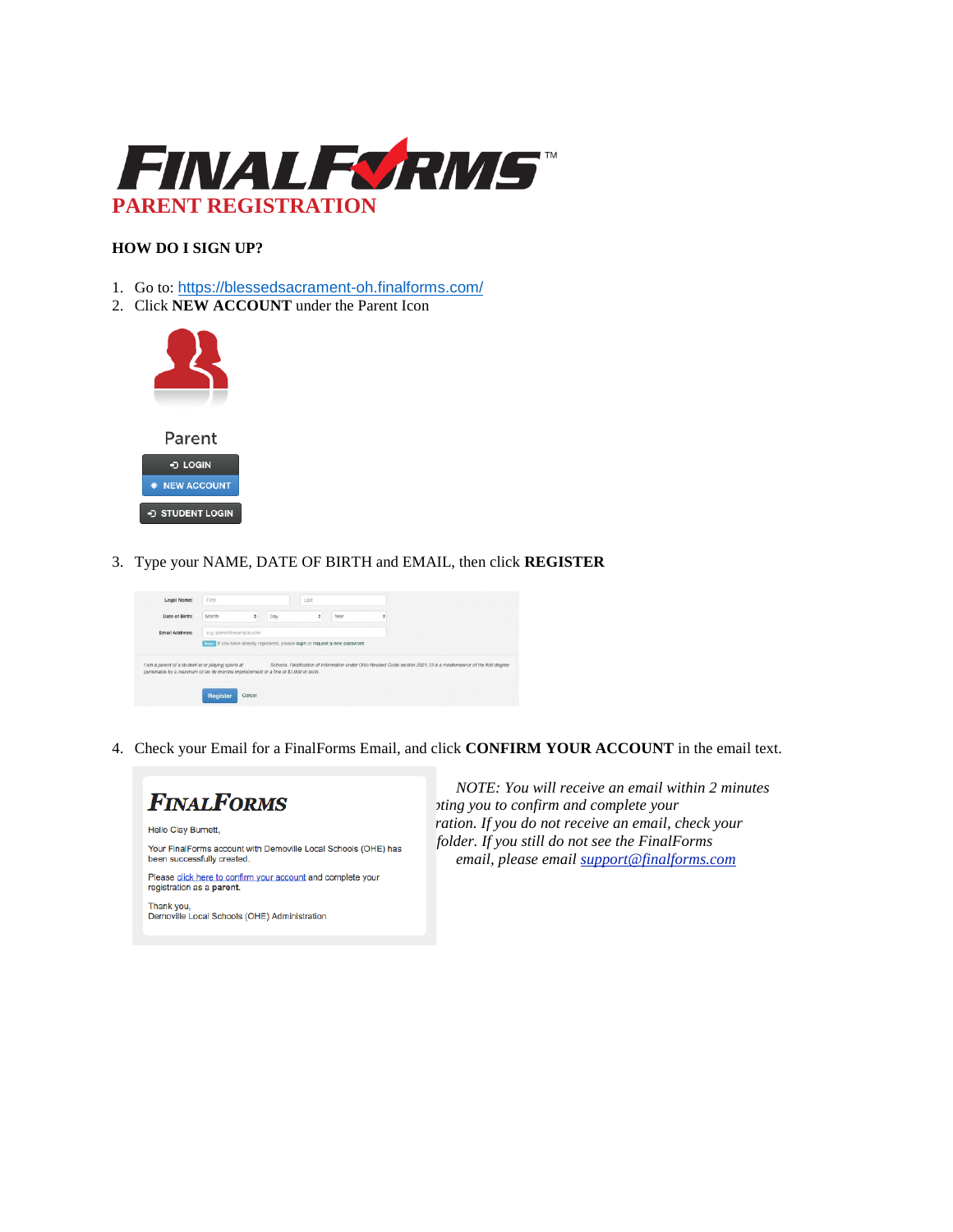5. Type your password and click **CONFIRM ACCOUNT**

| ype your password and crick CONFTRM ACCOUNT                                     | Grant access to an additional parent account (perhaps for your                                                                                                                        |  |  |  |
|---------------------------------------------------------------------------------|---------------------------------------------------------------------------------------------------------------------------------------------------------------------------------------|--|--|--|
| You're almost done registering<br>as a Parent                                   | spouse), allowing them to manage your students.<br>If this individual already has an account, use their email address and they<br>will be automatically linked when you click submit. |  |  |  |
| ET THE PASSWORD YOU WOULD LIKE TO USE TO SECURELY ACCESS YOUR<br><b>CCOUNT.</b> | Name:                                                                                                                                                                                 |  |  |  |
| <b>New Password:</b>                                                            | First                                                                                                                                                                                 |  |  |  |
|                                                                                 | Last                                                                                                                                                                                  |  |  |  |
|                                                                                 | Date of Birth:                                                                                                                                                                        |  |  |  |
| Confirm Password:                                                               | Year<br>Month<br>$\div$<br>Day<br>٠                                                                                                                                                   |  |  |  |
|                                                                                 | <b>Email Address:</b>                                                                                                                                                                 |  |  |  |
| <b>Confirm Account</b>                                                          | e.g. parent@example.com                                                                                                                                                               |  |  |  |
|                                                                                 | <b>Add Parent Account</b><br>No thanks.                                                                                                                                               |  |  |  |

Add Another Parent? or Skip this step

- 6. You will be asked if you want to grant another Parent/Guardian access to your registered students. Either click **SKIP THIS STEP** or type the NAME, DATE OF BIRTH and EMAIL, then click **ADD PARENT ACCOUNT**.
- 7. Your account(s) will be created, you can then click **REGISTER STUDENT** for your first child.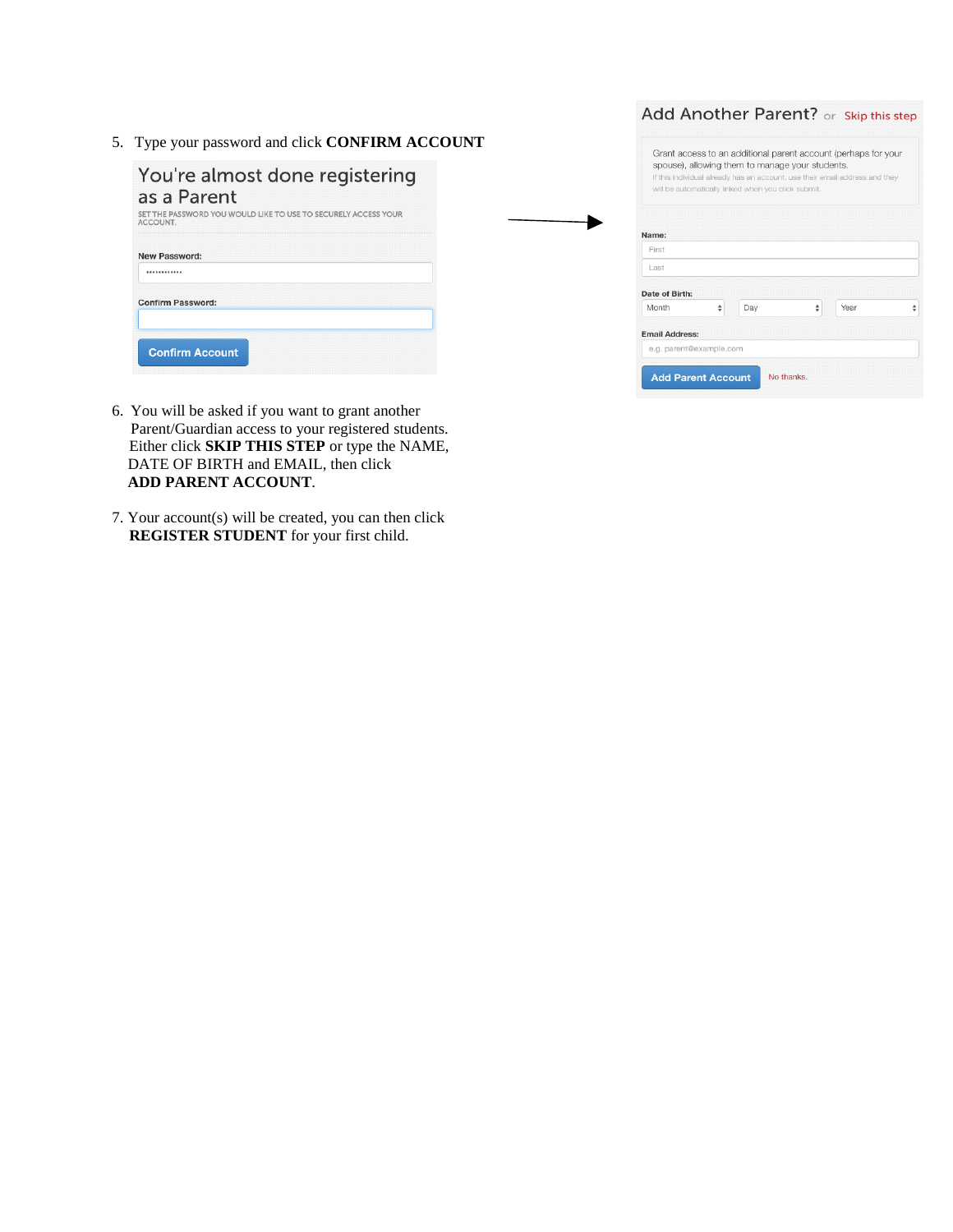

## **WHAT INFO WILL I NEED?**

- Basic Medical History & Health Information
- **•** Insurance Company & Policy Number
- **•** Doctor & Dentist Contact Information
- **•** Hospital Preference
- **•** *Email Address for BOTH you and your student (if required by your district)*

## **HOW DO I REGISTER MY FIRST STUDENT?**

*\*\*\*IMPORTANT\*\*\* If you have followed the steps on the previous page, you may Jump to Step 3.*



- 1. Go to <https://blessedsacrament-oh.finalforms.com/>
- 2. Click **LOGIN** under the Parent Icon
- 3. Click **REGISTER STUDENT**

| My Students<br>MANAGE YOUR STUDENTS WITHIN THE SYSTEM. |      |              | <b>* Register Student</b> | <b>Q</b> Instructions |  |
|--------------------------------------------------------|------|--------------|---------------------------|-----------------------|--|
| <b>Status</b>                                          | Name | <b>Class</b> | Actions                   |                       |  |
| No registered students yet Register Student            |      |              |                           |                       |  |
|                                                        |      |              |                           |                       |  |



4. Complete the form including the Student's Legal Name, *EMAIL ADDRESS*, Date of Birth, Gender, Graduation Year, Home Address and any other information required by your School District, then click **CREATE STUDENT**

*NOTE: A student email address may or may not be required depending on your school district preferences. If so, the email address provided may be used to send reminders to your student.*

5. IMPORTANT: For any student athlete that is not a Parishioner of Blessed Sacrament, please check the box under "Special Circumstances" that says: "homeschooled, etc?" and enter in the name of your home parish in the field that states: Current School. See example:

| <b>Special Circumstances</b>                   |                                                                                                                                                                                                                                |  |
|------------------------------------------------|--------------------------------------------------------------------------------------------------------------------------------------------------------------------------------------------------------------------------------|--|
| <b>Transfer Student?</b><br>Homeschooled, etc? | □ Check this box if student has attended any other school than Most Blessed Sacrament since starting 9th grade.<br>Check this box if student DOES participate in sports/activities but DOES NOT attend Most Blessed Sacrament. |  |
| <b>Current School:</b>                         | Regina Coeli<br>Enter "Homeschooled" or the name of the school this student currently attends.                                                                                                                                 |  |